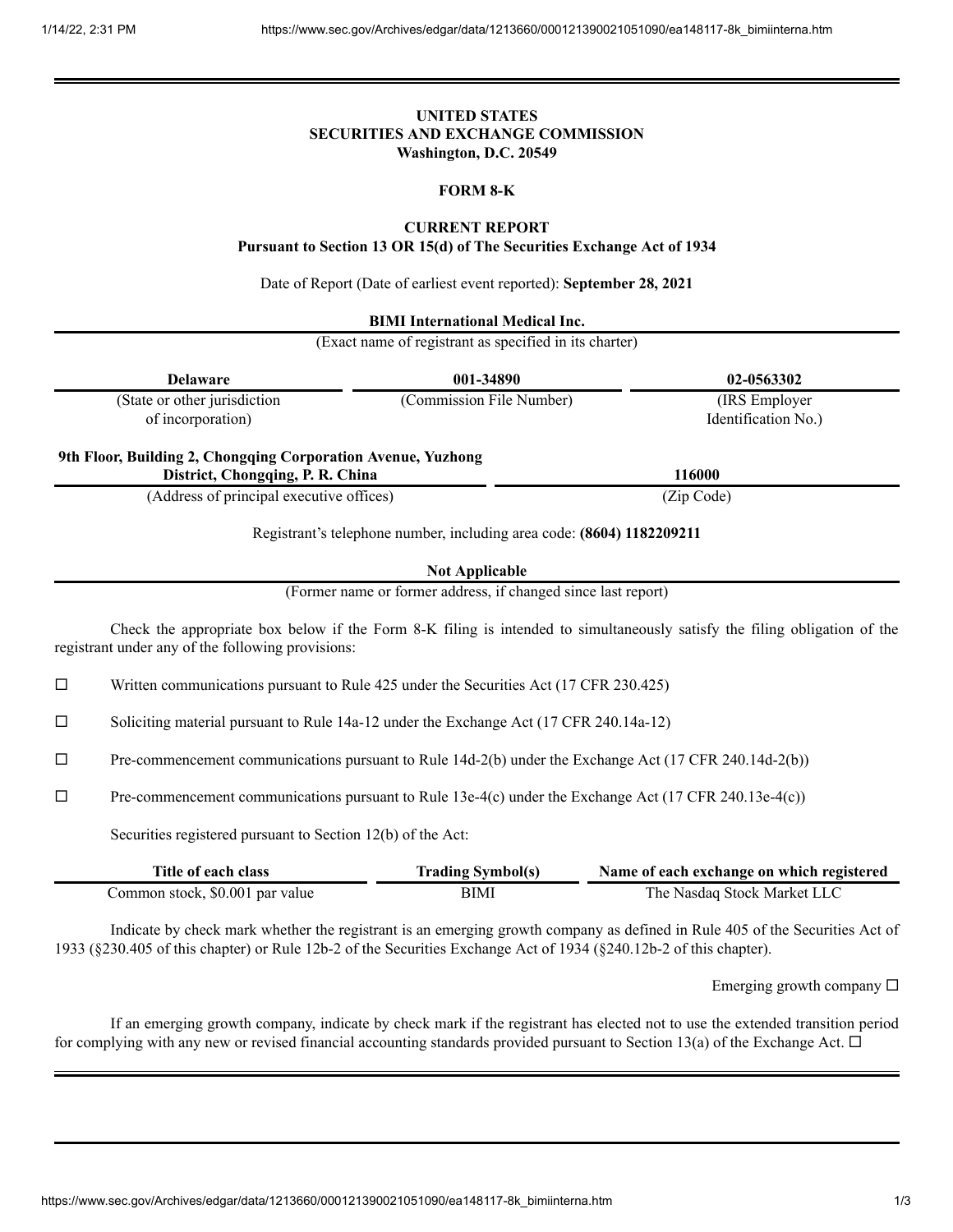#### Item 3.01. Notice of Delisting or Failure to Satisfy a Continued Listing Rule or Standard; Transfer of Listing.

On September 28, 2021, BIMI International Medical Inc., a Delaware corporation (the "Company"), received a deficiency letter from the Nasdaq Listing Qualifications Department of the Nasdaq Stock Market LLC ("Nasdaq") notifying the Company that, for the last 30 consecutive business days, the closing bid price for the Company's common stock has been below the minimum \$1.00 per share required for continued listing on The Nasdaq Capital Market pursuant to Nasdaq Listing *Rule 5550*(*a*)(*2*) ("*Rule 5550*(*a*)(2)"). The Nasdaq deficiency letter has no immediate effect on the listing of the Company's common stock, and its common stock will continue to trade on The Nasdaq Capital Market under the symbol "BIMI" at this time.

Under Rule  $5810(c)(3)(A)$ , the Company will be provided a compliance period of 180 calendar days, until March 28, 2022, to regain compliance. If at any time during this 180 day period the closing bid price of the Company's securities is at least \$1.00 for a minimum of ten consecutive business days, the Company's compliance will be regained.

In the event the Company does not regain compliance in the first compliance period, it may be eligible to apply for an additional 180 calendar days to regain compliance. To qualify, the Company will be required to meet the continued listing requirement for market value of publicly held shares and all other initial listing standards for The Nasdaq Capital Market, with the exception of the bid price requirement. The Company will also need to provide written notice of its intention to cure the deficiency during the second compliance period. However, if it appears to the NASDAQ staff that the Company will neither be able nor otherwise eligible to cure the deficiency, it may be subject to delisting by NASDAQ.

The Company intends to actively monitor the closing bid price for its common stock and will consider available options to resolve the deficiency and regain compliance with Rule 5550(a)(2).

### Item 5.02 Departure of Directors or Certain Officers; Election of Directors; Appointment of Certain Officers; Compensatory **Arrangements of Certain Officers.**

On September 26, 2021, the Company received a letter from Ms. Yanhong (Amy) Xue, pursuant to which Ms. Xue resigned from her position as Chief Financial Officer of the Company, effective September 26, 2021.

The Company promoted Ms. Baiqun Zhong, currently the CFO of the Company's wholly-owned subsidiary Bimai Pharmaceutical (Chongqing) Co., Ltd., to be the Company's interim Chief Financial Officer, effective September 27, 2021.

**Ms. Baiqun Zhong** (58) has been engaged in the financial and accounting industry for more than 30 years. She previously served as the Company's interim Chief Financial Officer from May 21, 2021 to July 14, 2021. Since October 2020, Ms. Zhong has served as the CFO of the Company's wholly-owned subsidiary Bimai Pharmaceutical (Chongqing) Co., Ltd. From October 2019 to October 2020, she was the CFO of the Company's wholly-owned subsidiary, Chongqing Guanzan Technology Co., Ltd. From January 2009 to September 2019, Ms. Zhong was the Chief Accountant of Chongqing Yichen Trade Company, in charge of the company's financial affairs. From January 2006 to December 2008, she was the Supply and Distribution Manager of Chongqing Cafu Automobile Co., Ltd., an automobile retailer. From January 2001 to December 2005, she was the Chief Accountant of Guangzhou Baiyun Lantian Medical Co., Ltd. Ms. Zhong holds a bachelor's degree in accounting from Chongqing Technology and Business University and a Chinese CPA license.

1